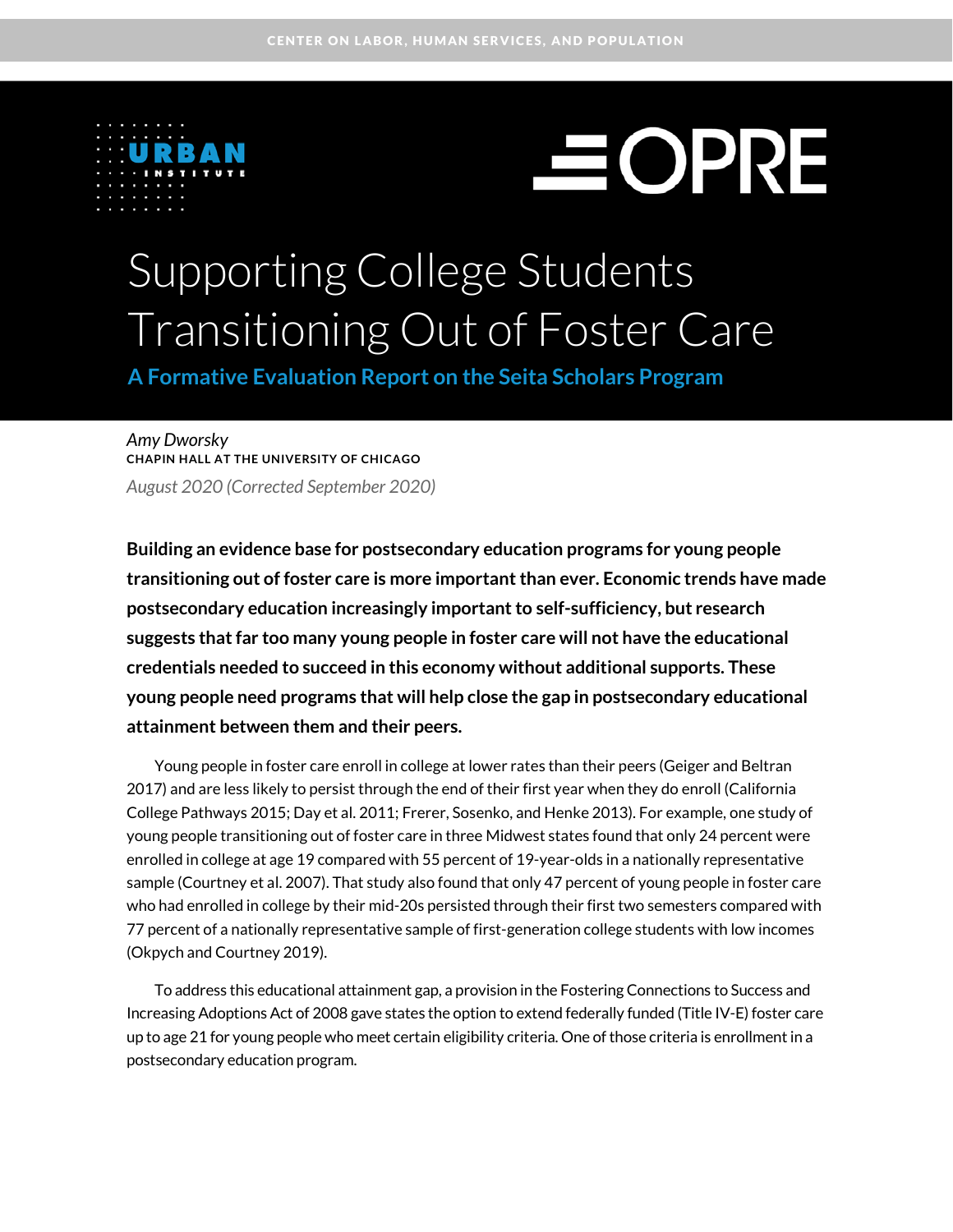#### BOX 1 **The Chafee Foster Care Program for Successful Transition to Adulthood**

Young people transitioning out of foster care and into adulthood need many supports to navigate the challenges they face. Over the past three decades, federal child welfare policy has significantly increased the availability of those supports. In 1999, the Foster Care Independence Act amended Title IV-E of the Social Security Act to create the Chafee Foster Care Independence Program (the Chafee Program), the primary source of federal funding for services to support young people in foster care during their transition to adulthood. The Family First Prevention Services Act renamed the program in 2018; it is now the Chafee Foster Care Program for Successful Transition to Adulthood.

The Foster Care Independence Act requires that a small percentage of Chafee Program funding be used to rigorously evaluate independent living programs that are "innovative or of potential national significance." In 2003, the Administration for Children and Families (ACF) contracted the Urban Institute and its partners, Chapin Hall at the University of Chicago and the National Opinion Research Center, to conduct the Multi-Site Evaluation of Foster Youth Programs. a Of the four programs evaluated using a randomized controlled design, only one had a statistically significant effect on youth outcomes.

Two decades after the Chafee Program was created, we still know little about which programs for young people transitioning out of foster care are effective and which program components are essential to their effectiveness. To continue building an evidence base for programs that serve young people transitioning out of foster care and into adulthood, ACF contracted the Urban Institute and its partner Chapin Hall to carry out formative evaluation activities that could lead to future rigorous evaluations. This brief describes results from the formative evaluation of a program that aims to help young people with foster care experience succeed in college. A forthcoming companion brief describes results from a formative evaluation of two employment programs for young people with experience in foster care.

a OPRE (Office of Planning, Research, and Evaluation), ACF (Administration for Children and Families), HHS (US Department of Health and Human Services), "Multi-Site Evaluation of Foster Youth Programs (Chafee Independent Living Evaluation Project) 2001–2010," (Washington, DC: OPRE, ACF, HHS, 2010)[, https://www.acf.hhs.gov/opre/research/project/multi-site-evaluation](https://www.acf.hhs.gov/opre/research/project/multi-site-evaluation-of-foster-youth-programs-chafee-independent-living)[of-foster-youth-programs-chafee-independent-living.](https://www.acf.hhs.gov/opre/research/project/multi-site-evaluation-of-foster-youth-programs-chafee-independent-living) 

## Programs Focused on Postsecondary Education for Transition-Age Young People in Foster Care

Policymakers' efforts to expand access to postsecondary education among young people in foster care and to increase their postsecondary educational attainment have led to the creation of both state and federal programs that address financial barriers to pursuing a college degree. These efforts include the federal Chafee Education and Training Voucher (ETV) program (which provides eligible young people with up to \$5,000 each year for postsecondary training and education), state tuition waiver programs, and targeted college scholarships.

In addition to these programs, which may make college more affordable for young people transitioning from foster care to college, are a growing number of college success programs that provide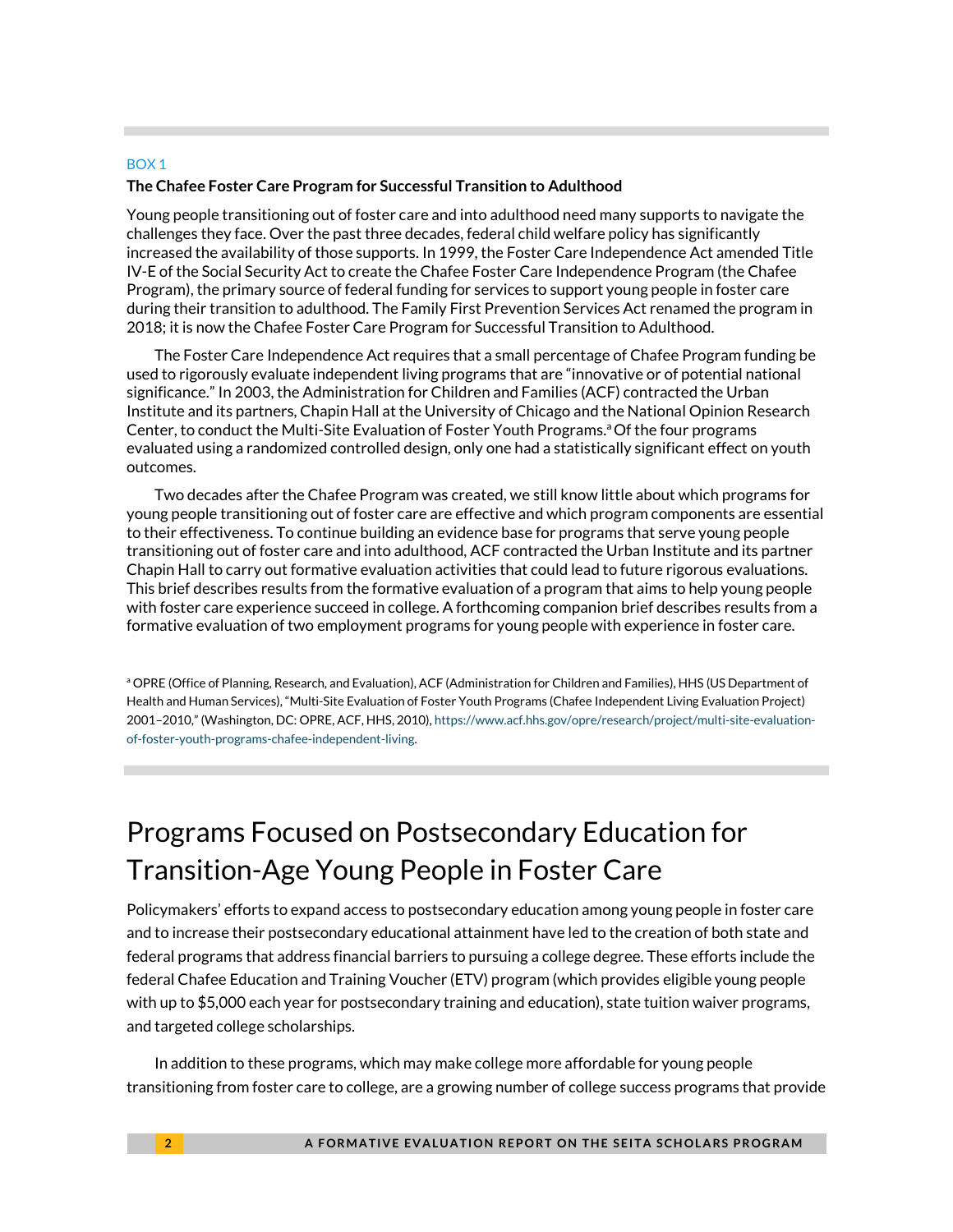students who have experienced foster care with wraparound services and supports to help them succeed in school and graduate. Many of these students have a history of child abuse or neglect, family separation, unstable living arrangements, multiple caregivers, and frequent school changes. As a result, they enter college with a unique set of needs that college success programs are designed to address.

Most of these programs are affiliated with a single college or university, but some operate statewide. Some receive state funding, but many are funded, in whole or in part, by private philanthropy. Programs also vary with respect to their selectivity. Some require students to apply and select the students that they serve; others serve all eligible students who want to participate. Although each is unique, programs typically address some combination of financial, academic, housing, and socialemotional needs (Dworsky and Perez 2010).

#### BOX 2

#### **Formative Evaluations**

Formative evaluations examine whether programs are being implemented as intended, whether expected outputs are being produced, and whether short-term outcomes are trending in the right direction. This information can be used to provide feedback to program managers about program functioning, and to determine whether a program is ready for a more rigorous summative evaluation. Our formative evaluation addressed four main questions:

- Does the program have a coherent logic model?
- Is the program being implemented with fidelity to its logic model?
- Does the program have data to measure the services it provides and their intended outcomes?
- If Is it likely that an evaluation would be able to detect impacts under present conditions?

## Project Goals and Program Selection

Despite these efforts, little progress has been made in building the evidence base for programs that improve the postsecondary educational outcomes of transition-age young people in foster care. In fact, we are not aware of any postsecondary educational programs for transition-age young people in foster care that have been rigorously evaluated. Thus, the goals of our formative evaluation activities were to learn more about the implementation of college success programs and assess whether those programs could be rigorously evaluated in the future.

One lesson learned from the multi-site evaluation was that many programs serving Chafee-eligible young people lack clearly articulated logic models or are not implemented as intended. Undertaking formative evaluation activities first increases the likelihood that any programs ultimately selected for a rigorous summative or impact evaluation would be ready.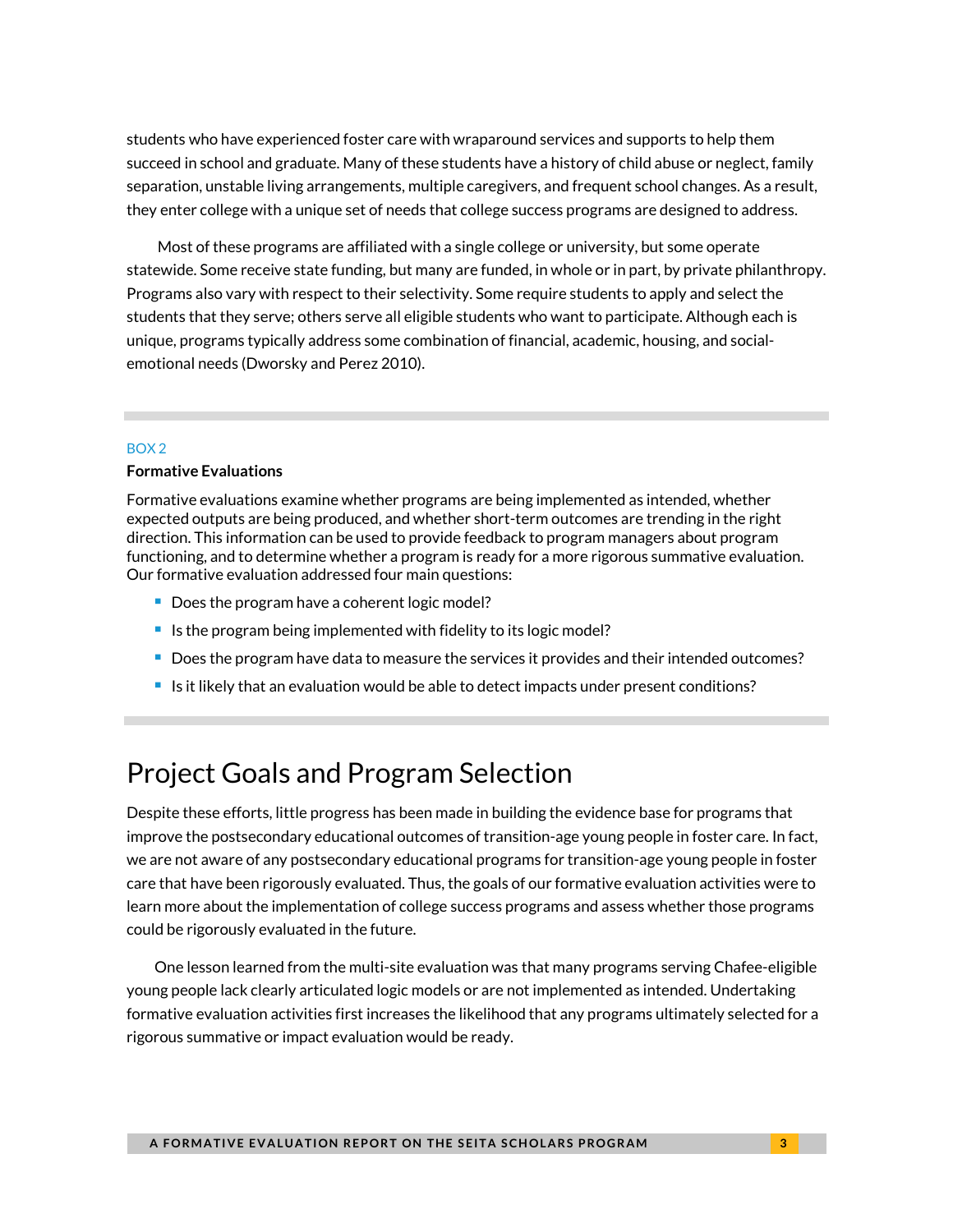To identify strong candidates for our formative evaluation activities, we conducted telephone interviews with representatives from 18 college success programs. During those interviews, we gathered information about when the programs began, the number and characteristics of the students they serve, the services and supports they provide, and the sustainability of their funding. Based on that information, we selected the Seita Scholars program at Western Michigan University (WMU) as the focus of our formative evaluation activities.

We begin by describing the methodology we used to conduct our formative evaluation. Next, we provide a brief overview of the Seita Scholars program. We then explain how we tested components of the program's logic model and what we concluded from those tests. We end by discussing the implications of our findings for future evaluations of college success programs and for program developers.

## Methodology

We engaged in two sets of activities for the formative evaluation. First, we conducted a pair of site visits. The purpose of these site visits was to learn about (1) the program's logic model; (2) the way program leaders, frontline staff, program partners, and other stakeholders understand the program; (3) program participants' experiences with the program; and (4) program or administrative data we could use. During the site visits we interviewed program leaders, frontline staff, university partners, and other stakeholders and conducted focus groups with student participants. Second, we analyzed program and administrative data on the characteristics of program participants, the services they receive, and their academic outcomes. The program data came from a database maintained by the Seita Scholars program that includes demographic information about each student in the program and information about all the contacts between students and campus coaches. The administrative data came from WMU's University Research Administration (URA) and includes information about students' academic performances. We used these data to answer questions about the characteristics of Seita Scholars, interactions between Seita Scholars and campus coaches, and Seita Scholars' academic outcomes.

## The Seita Scholars Program

The Seita Scholars program has been providing Western Michigan University (WMU) students who are or were in foster care with comprehensive supports since the 2008–09 academic year. It was developed in response to the disparity in college enrollment between young people in foster care and their peers despite similar levels of college aspirations and evolved over time based on the experiences of students in the early cohorts. The program is overseen by the director of WMU's Center for Fostering Success, which aims to increase successful transitions from foster care to college and college to career.

Students admitted to WMU are eligible for the Seita Scholars program if they are 17- to 25-years-old, have experienced foster care, and qualify for the Educational Training Voucher (ETV) or the Michigan Education Trust Fostering Futures Scholarship (FFS).<sup>[1](#page-13-0)</sup> Students must apply to the program upon admission to WMU. On average, approximately 40 students apply each year. Students learn about the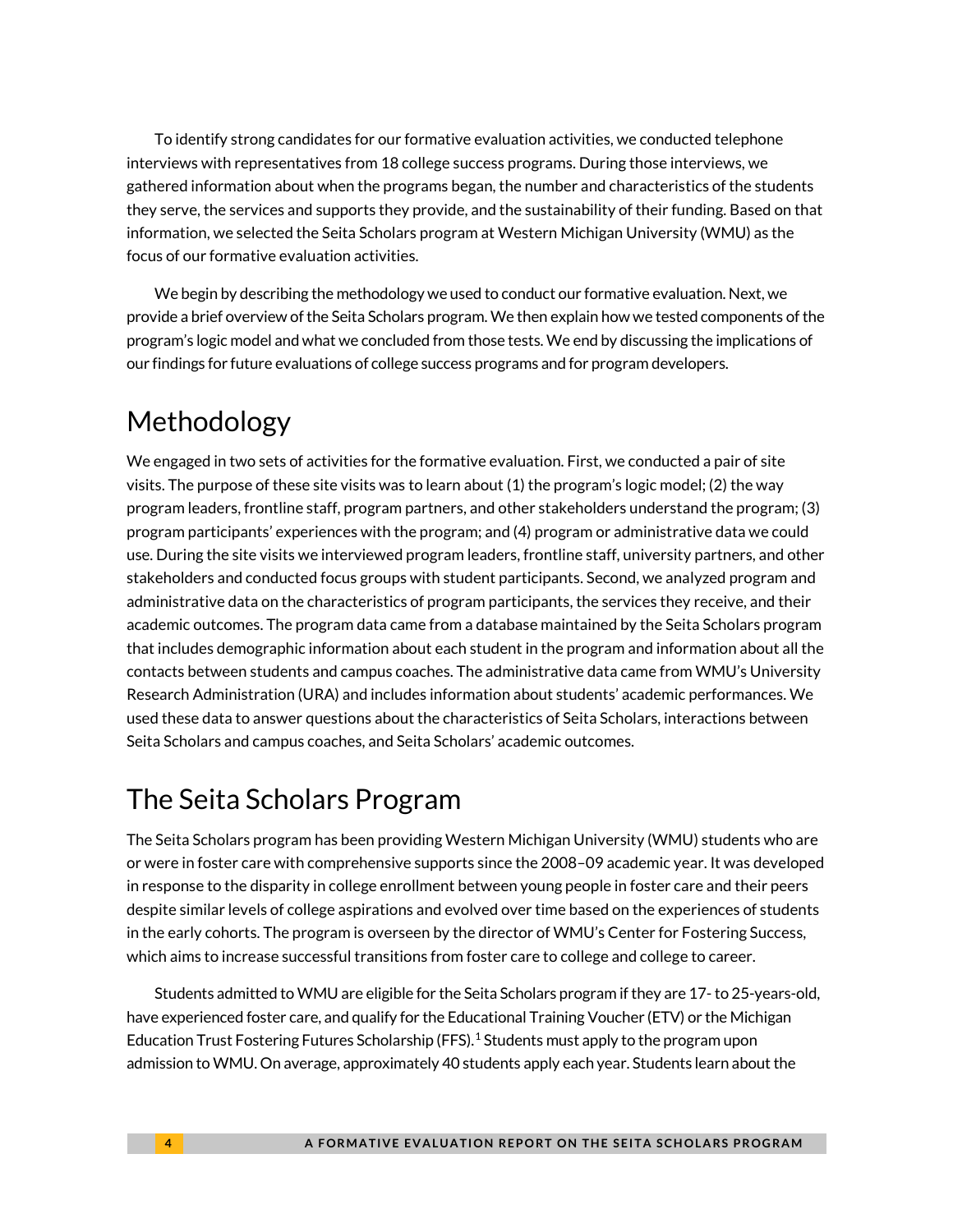program from various sources including child welfare caseworkers, foster or adoptive parents, and current or former Seita Scholars (including siblings). The program also engages in outreach activities.

Seita Scholars program staff include the program director, a group of certified campus coaches, a Michigan Department of Health and Human Services (DHHS) liaison, an administrative assistant, a graduate student assistant, and peer mentors for new students. Support for the program is provided by various entities across campus including the Financial Aid Office, Student Affairs, Residence Life, the Student Counseling Center, the Center for Academic Success, WMU AFSCME (dining services, facilities management, and other) volunteers, and WMU faculty who serve as professional mentors.

Seita Scholars receive a \$5,000 scholarship each semester to cover their cost of attendance, which includes housing. To be eligible for the scholarship, students must live on campus and be enrolled full time. Most Seita Scholars also receive the Fostering Futures Scholarship from the Michigan Education Trust, Education and Training Vouchers (ETV), and Pell Grants.<sup>[2,](#page-13-1)[3](#page-13-2)</sup> Seita Scholars receive an additional scholarship from Kalamazoo Promise if they graduated from Kalamazoo public schools. [4](#page-13-3) 

Besides the scholarship(s), Seita Scholars receive one-on-one coaching provided by campus coaches using the Fostering Success Coaching model.<sup>[5](#page-13-4)</sup> Coaches, who typically have a caseload of approximately 25 students, focus on the seven life domains adapted from the Casey Family Programs' *It's My Life*  framework (2001; i.e., academics and education, housing, finances and employment, physical and mental health, social relationships and community connections, personal and cultural identity, and life skills) and refer students to campus- and community-based services and supports as needed. Coaches have regularly scheduled meetings with students, are available via text message, email, and phone, and provide 24/7 on-call support year-round.

The number of students the program can serve depends, in part, on the number of coaches for which the program has funding. Between 2008, the year in which the program began, and 2017, the most recent year for which we had data, the size of the Seita Scholars cohorts ranged from a low of 26 students to a high of 57 students.

In addition to meeting regularly with their campus coach, Seita Scholars are required to participate in Summer Early Transition (SET) Week and Welcome Week for incoming students; the first-year experience seminar; and the graduation preparation seminar. They also agree to live on campus and give permission for their coaches to communicate with their professors and review their grades.

Setia Scholars are eligible for year-round on-campus housing, professional mentoring, and emergency funds (if needed). During Welcome Week, they receive welcome packs containing toiletries, linens, and other essential items. They may also participate in identity groups, social events, peer mentoring, or other leadership activities and take advantage of employment opportunities.

Consistent with WMU's academic standards, Seita Scholars are required to maintain a minimum 2.0 GPA. They are also required to be enrolled full time. However, the program recognizes that a Seita Scholar's academic performance can be impacted by many factors, including the student's trauma history, and does make exceptions to these requirements in consultation with the student's campus coach.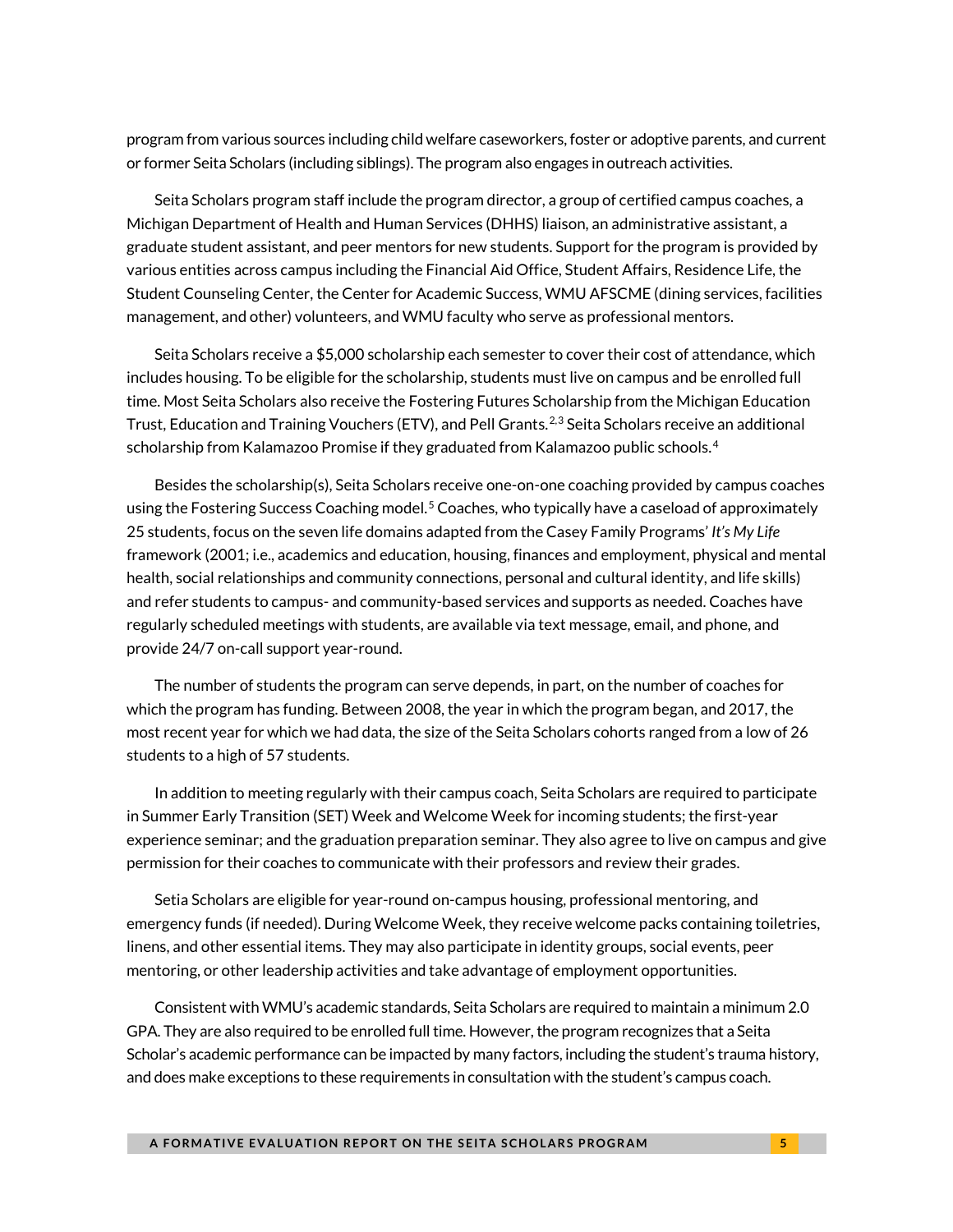The Seita Scholars Extended Support Program (ESP) supports WMU students who have experienced foster care but are not eligible for the scholarship or one-on-one coaching. These are typically students who exited foster care before they were old enough qualify for a federally funded Education and Training Voucher (ETV) (age 14) or the state-funded Fostering Futures Scholarship (FFS) (age 13). They may also include students who were eligible for an ETV or FSS but chose not to participate in the Seita Scholars program.

Michigan DHHS funds one campus coach and the DHHS liaison. The DHHS liaison helps students in both the Seita Scholars program and the Extended Support Program (ESP) access ETVs, Youth in Transition (YIT) funds (for students not receiving ETVs), independent living stipends (for students in the Young Adult Voluntary Foster Care program), the Supplemental Nutrition Assistance Program (SNAP formerly food stamps), and Medicaid. The DHHS liaison also facilitates communication with students' caseworkers if they are still in foster care.

## Testing the Program's Logic Model

#### **Target Population**

The Seita Scholars program is intended to serve WMU students who were in foster care on or after their 13<sup>th</sup> birthday. The program does not collect any information about the foster care histories of the Seita Scholars. However, we do know something about their demographic characteristics and prior academic performance from the program and administrative data that were shared.

From 2008 to 2017, 454 students participated in the Seita Scholars program. Six out of 10 of those students were female and 8 out of 10 were either African American (42 percent) or white (38 percent). The Seita Scholars are more racially diverse than WMU's student population. In fall 2017, 69 percent of all WMU students identified as white and only 11 percent identified as African American (National Center for Education Statistics, n.d.). The average age of Seita Scholars at program enrollment was 18.9 years old. Most students first enrolled as WMU freshman (78 percent), but some enrolled in the program after transferring to WMU (22 percent).

The mean high school GPA of Seita Scholars was 3.0, and their mean composite ACT score was 18.4 (out of a possible  $36$  $36$ ).<sup>6</sup> By comparison, 50 percent of students who first enrolled at WMU in 2017 scored between 20 and 26 on the ACT, 25 percent scored 27 or above, and 25 percent scored 19 or below (National Center for Education Statistics, n.d.). These data suggest that Seita Scholars may, as a group, be less prepared for college-level work than the average WMU student and could therefore benefit from the many supports the program provides.

#### **Outputs**

Coaching is central to the Seita Scholars model. Coaching is a helping approach that emphasizes partnership, goal setting, and motivation to engage in college and make progress toward graduation and career. Coaches help students acquire the knowledge, skills, and insight needed to navigate the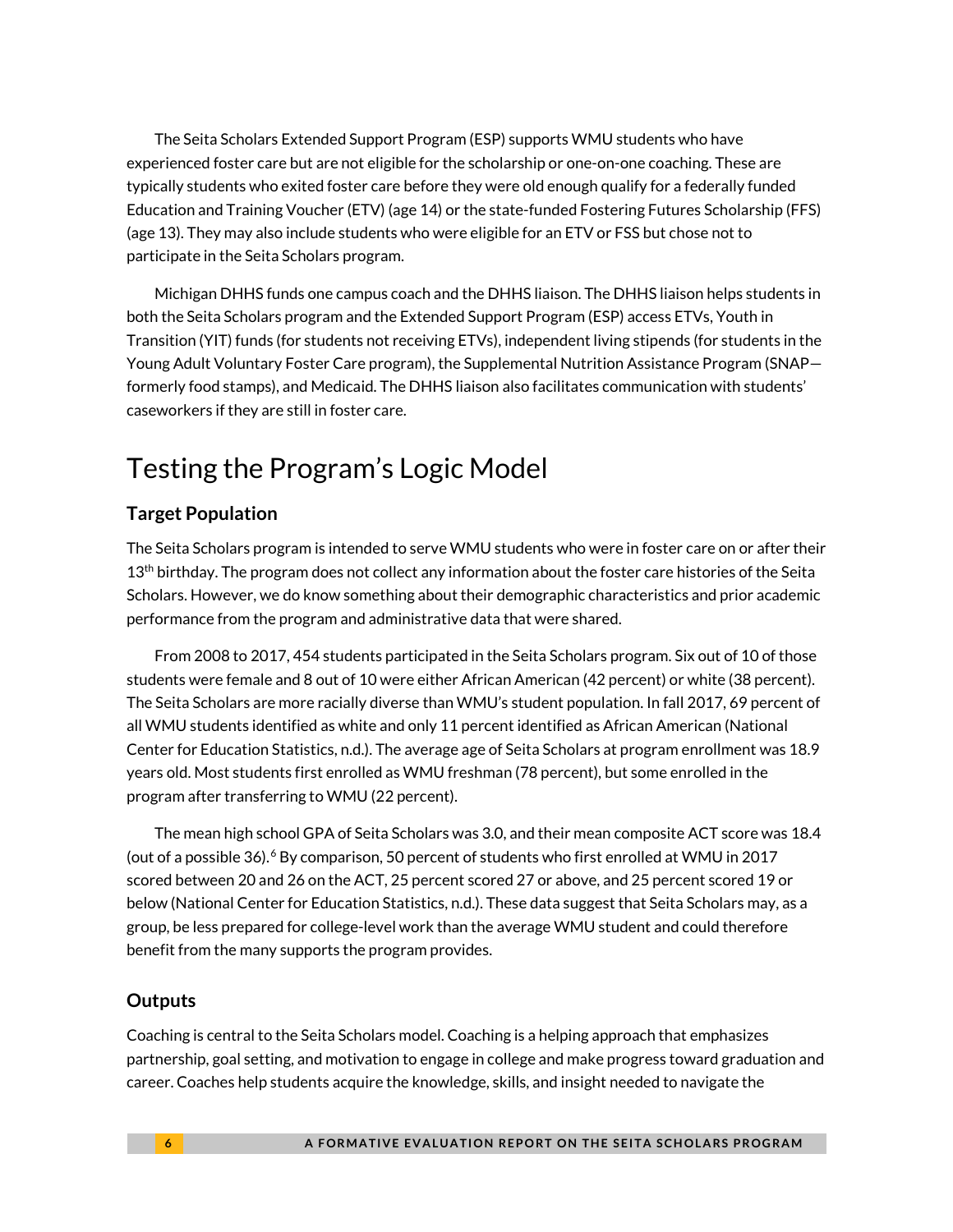transition to early adulthood. Students are expected to meet regularly with their campus coach, who is supposed to provide support in the seven life domains (i.e., academics and education, housing, finances and employment, physical and mental health, social relationships and community connections, personal and cultural identity, and life skills).

#### FIGURE 1

#### **Seita Scholars Life Domains**

*The seven life domains were adapted from the Casey Family Programs* It's My Life *framework. Education is the central focus of the Seita Scholars program, but the other life domains are also critical to an understanding of what students with experience in foster care need to succeed in college.* 



We used data the program routinely collects to examine the frequency, type, and content of communications between Seita Scholars and campus coaches. Both the average number of communications students had with their coaches and the average number of hours students spent communicating with their coaches was highest during students' first year in the program (table  $1$ ).<sup>[7](#page-13-6)</sup>

#### TABLE 1

#### **Communications between Seita Scholars and Coaches**

| Year  | Number of hours | Number of communications |
|-------|-----------------|--------------------------|
| One   | 12.8            | 26.4                     |
| Two   | 11.0            | 22.4                     |
| Three | 11.0            | 23.4                     |
| Four  | 10.4            | 21.4                     |

**Source:** Data collected by the Seita Scholars program.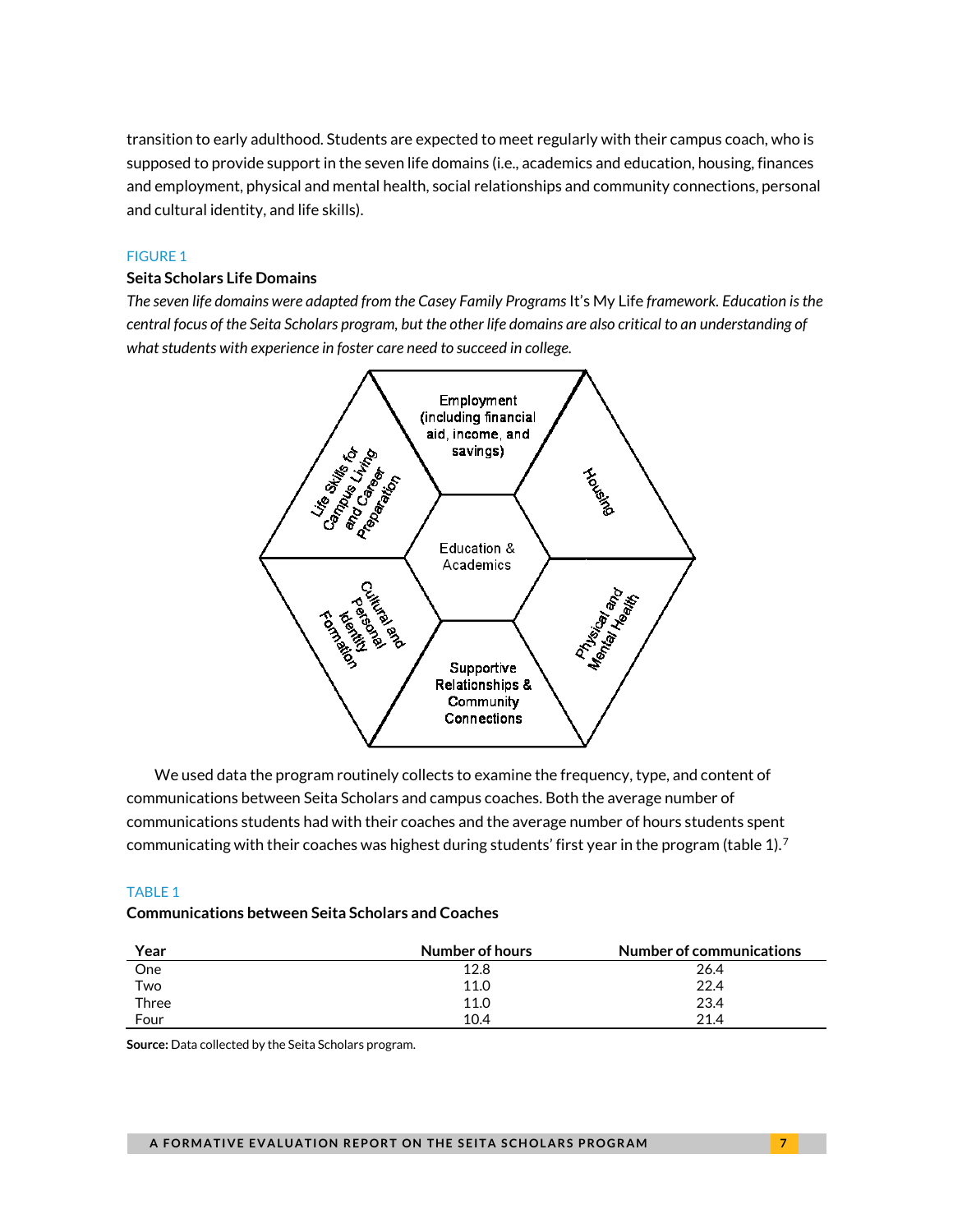The majority of communications between Seita Scholars and their coaches were face-to-face meetings (figure 2). Texting was the next most common form of communication.

#### FIGURE 2

#### **Type of Communication between Seita Scholars and Coaches**



**Source:** Data collected by the Seita Scholars program. **Notes:** Values for each year add up to 100 percent.

Approximately 60 percent of in-person communications between Seita Scholars and campus coaches were related to education or relationships (figure 3). However, Seita Scholars are most likely to text with their campus coaches about life skills (figure 4).

#### FIGURE 3

#### **In-Person Communications between Seita Scholars and Coaches**



**Source:** Data collected by the Seita Scholars program. **Note:** Values for each year add up to 100 percent.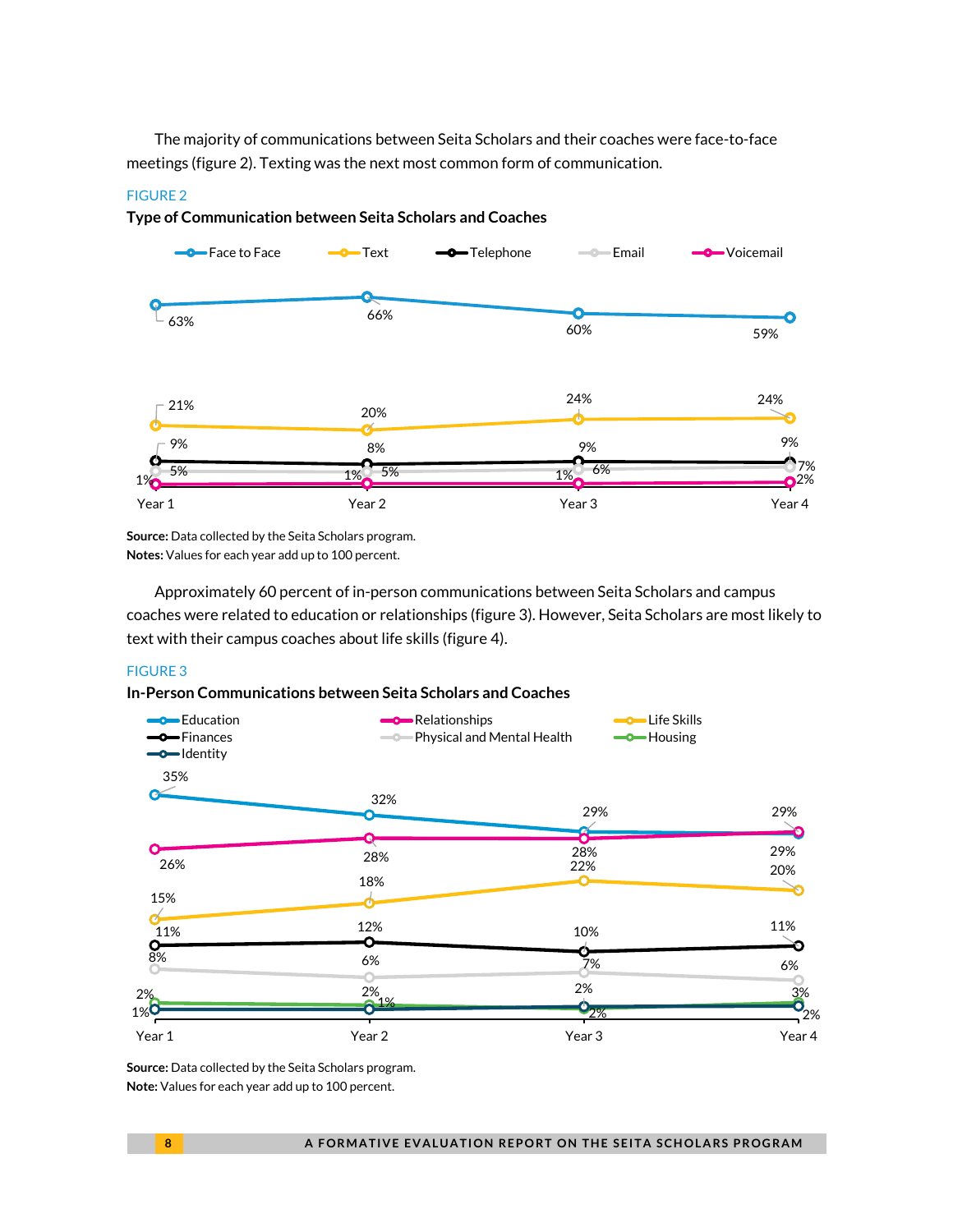#### FIGURE 4



#### **Text Communications between Seita Scholars and Coaches**

**Source:** Data collected by the Seita Scholars program. **Notes:** Values for each year add up to 100 percent.

To gain a fuller understanding of the content in the communications between Seita Scholars and campus coaches, we randomly selected 30 coaching notes entered into the coaching database by each of the 12 campus coaches who have worked for the program since its inception and analyzed the resulting sample of 360 coaching notes. Our analysis indicates that campus coaches perform a wide range of functions. Campus coaches use in-person meetings with students to provide encouragement, share information, teach, help, praise, evaluate progress, ask guiding questions, and listen empathetically. They use texts to find out why students missed check-ins or were absent from class, remind students about upcoming events and application deadlines, and motivate or inspire students. Campus coaches also spend time with students at program events.

Altogether, these data suggest that coaches are an important resource for Seita Scholars and that the support they provide goes far beyond help with academics or other education-related concerns.

#### **Outcomes**

The Seita Scholars program aims to achieve numerous short- and long-term outcomes related to retention (i.e., students persist to the end of their first year), grade point average (i.e., students maintain a minimum GPA of 2.0), and graduation (i.e., students graduate with a bachelor's degree).<sup>[8](#page-13-7)</sup> We used administrative data to measure each outcome. $^9$  $^9$ 

One key measure of college success is the retention rate or percentage of students who return to the same school. Of the 329 students who enrolled in the program between 2008 and 2016, 86 percent returned for the spring semester of their first year and 70 percent returned for the fall semester of their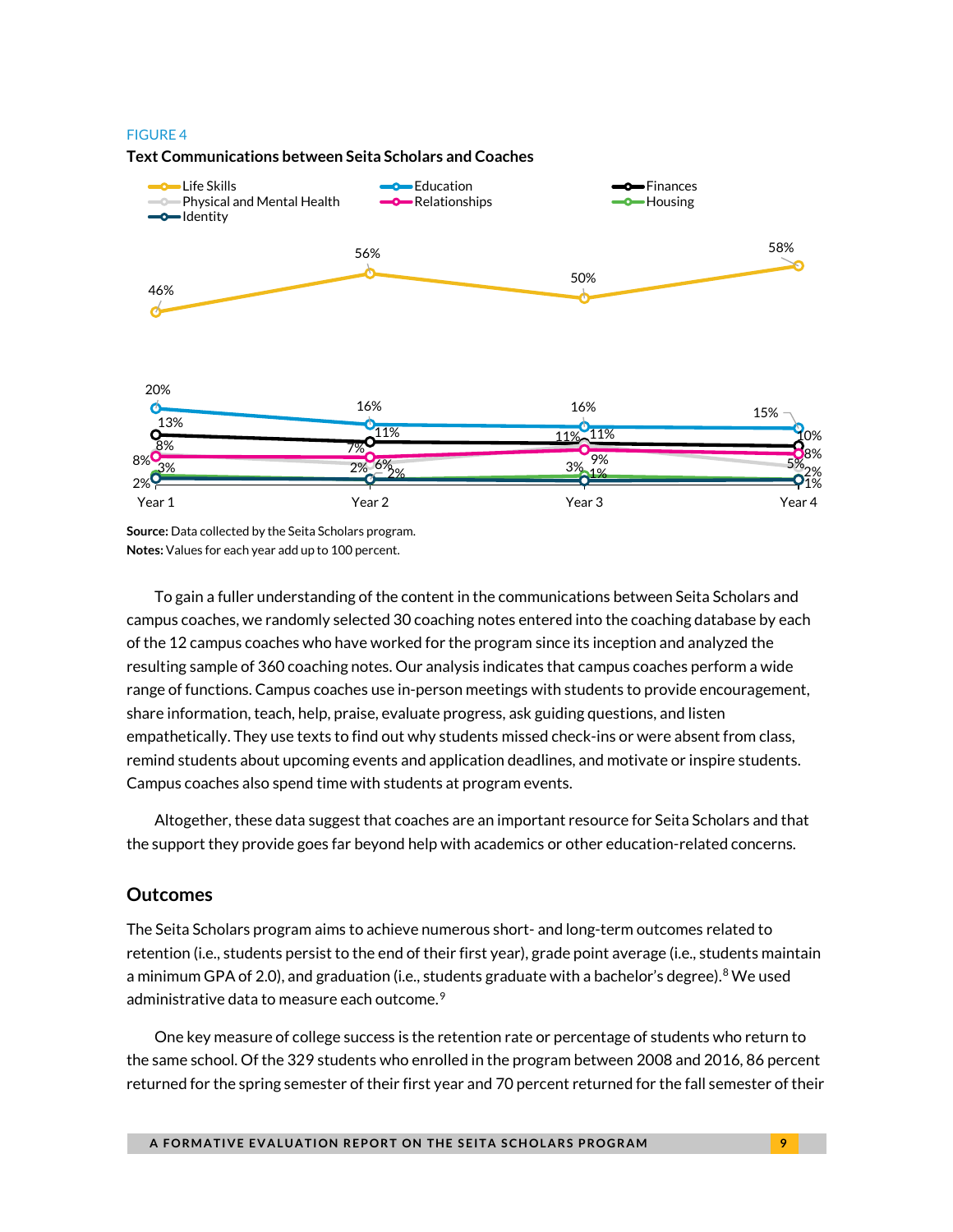second year. The latter is lower than the 78 percent of WMU undergraduate students who first enrolled in fall 2016 and returned in fall 2017 (National Center for Education Statistics, n.d.).

Another key measure of college success is the graduation rate. Thirty-two percent (*n* = 60) of the 192 Seita Scholars who first enrolled between 2008 and 2012 graduated from WMU within six years (figure 5).<sup>[10](#page-13-9)</sup> This is considerably lower than the 54 percent six-year graduation rate for full-time undergraduates who entered WMU in fall 2009 (National Center for Education Statistics, n.d.).

#### FIGURE 5

#### **Six-Year Graduation Rate**

*Seita Scholars graduated at a lower rate than all WMU undergraduates*



**Source:** Data collected by the Seita Scholars program.

One factor contributing to the low graduation rate is that 39 percent (*n* = 74) of the 192 Seita Scholars who first enrolled between 2008 and 2012 transferred to another postsecondary institution (figure 6). This is higher than the 30 percent transfer rate for full-time undergraduates who entered WMU in fall 2009 (National Center for Education Statistics, n.d).

#### FIGURE 6

#### **Transfer Rate**

*Seita Scholars transferred at a higher rate than all WMU undergraduates.*



**Source:** Data collected by the Seita Scholars program.

Student success can also be measured using GPA. Figure 7 shows both the average semester GPA and average cumulative GPA for Seita Scholars who first enrolled between 2008 and 2014 in each of their first eight semesters. Their average semester GPA increased from 2.2 in the fall semester of their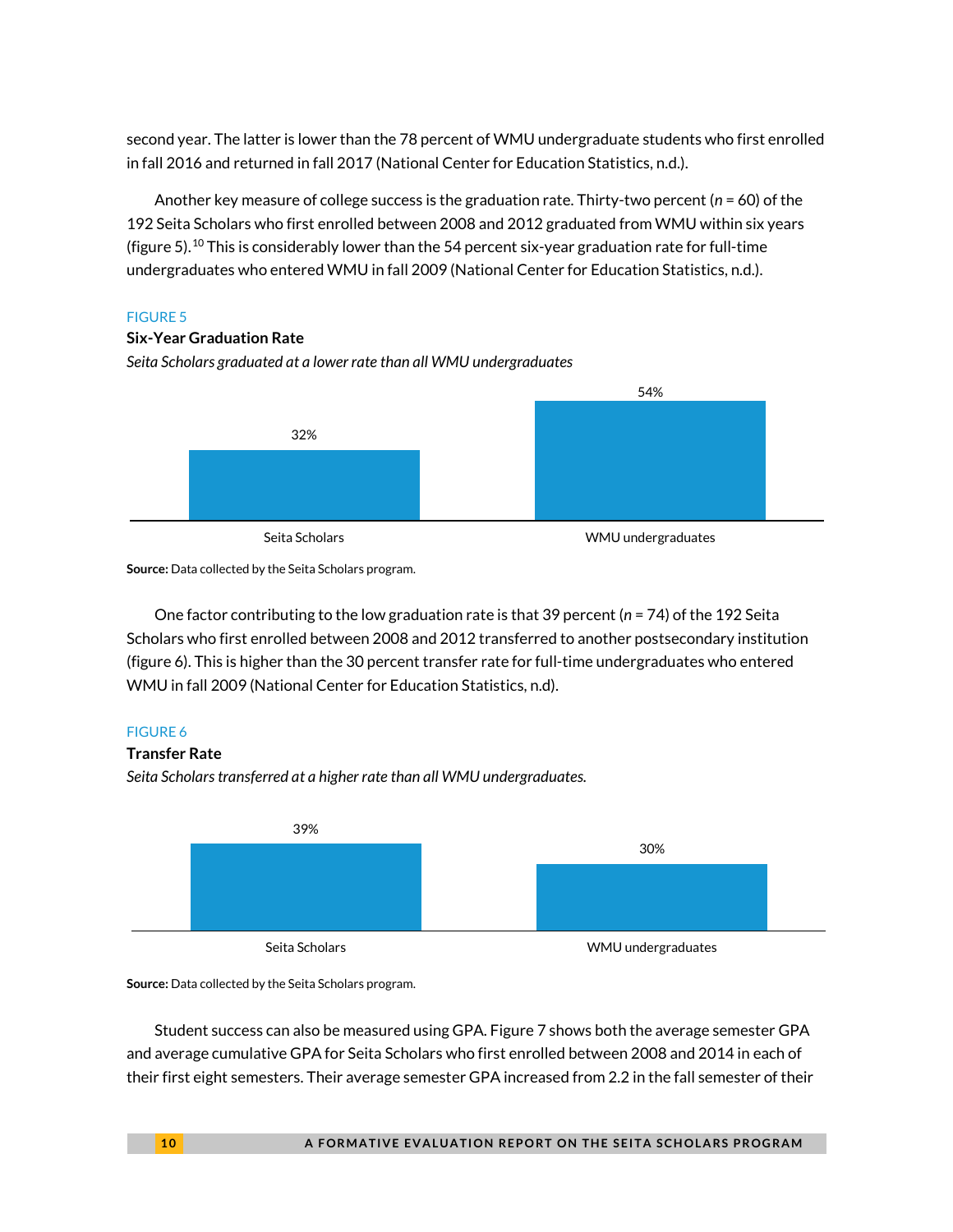first year to 2.7 in the spring semester of their fourth year; their average cumulative GPA increased from 2.2 in the fall semester of their first year to 2.9 in the spring semester of their fourth year. Additionally, 54 percent of these students were on academic probation for at least one semester during their first four years because their cumulative GPA had fallen below 2.0.

#### FIGURE 7

**Semester and Cumulative GPAs: All Non-Transfer Students from 2008 to 2012** *Seita Scholars' GPAs rose on average*



**Source:** Data collected by the Seita Scholars program.

One explanation for the steady increase in GPA over the first four years Seita Scholars were enrolled at WMU is that students who were less prepared for college either transferred to another school or "stopped out."<sup>[11](#page-13-10)</sup> Figure 8 is similar to Figure 7 except that it excludes data for students who stopped out or transferred during their first four years. When these students are excluded, less variation exists in both the average semester GPA and average cumulative GPA over time. Average semester GPAs for students who persisted for the first four years ranged from 2.6 to 2.8, and their average cumulative GPAs ranged from 2.8 to 2.9. Also, 27 percent of these students were on probation for at least one semester during their first four years.

#### FIGURE 8

**Semester and Cumulative GPAs: Students Who Persisted for the First Four Years** *Less variation in GPA exists when excluding students who dropped out or transferred*



**Source:** Data collected by the Seita Scholars program.

■ Semester GPA ■ Cumulative GPA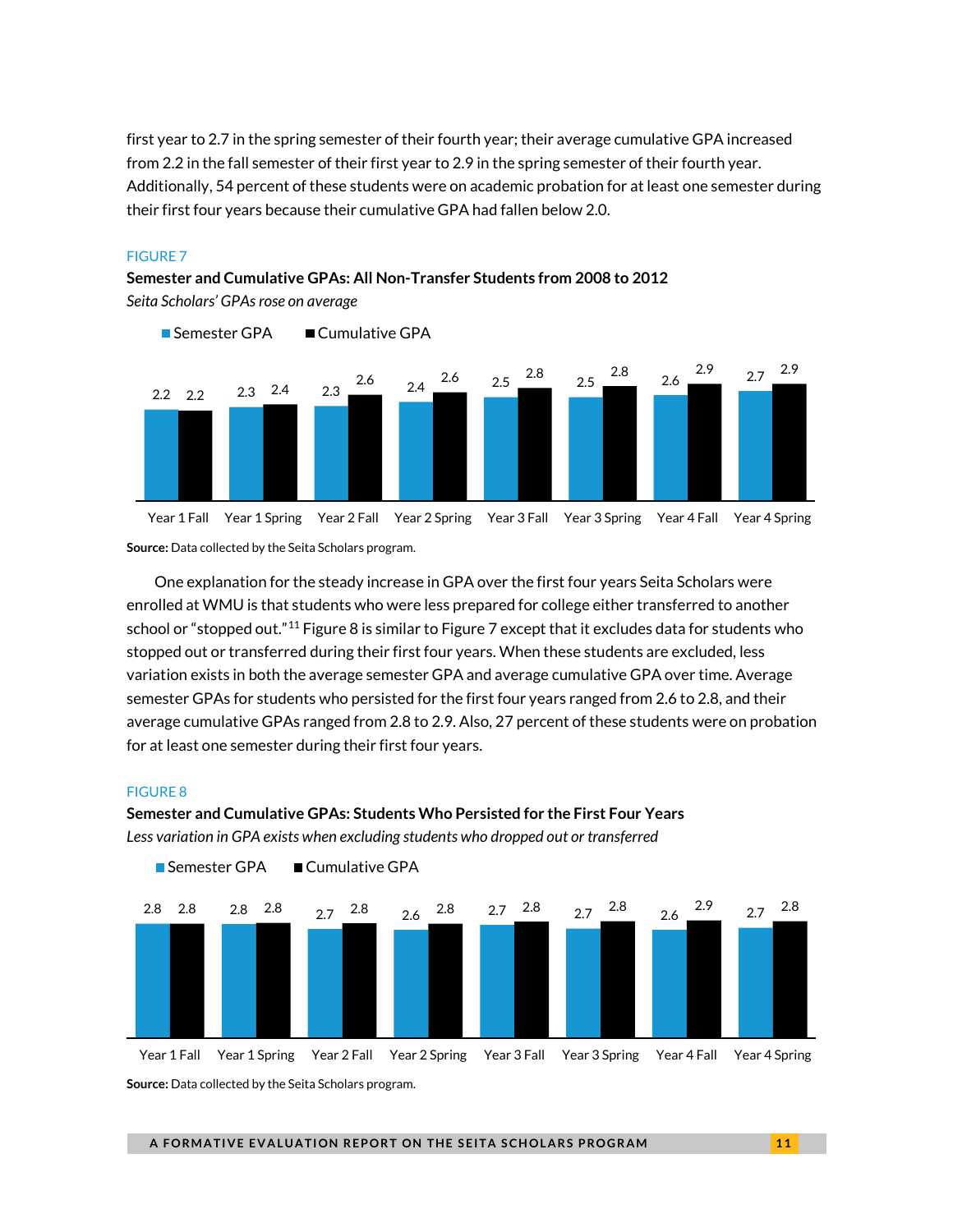These data suggest the Seita Scholars program is achieving, or has the potential to achieve, its goals. On average, students in the program are maintaining a GPA well above 2.0. Although their retention and graduation rates are lower than rates for WMU students more generally, the Seita Scholars had lower average ACT scores, which may indicate that they were less academically prepared. Moreover, the graduation rate for Seita Scholars is higher than graduation rates reported in the literature for college students with foster care experience (Geiger and Beltran 2017; Okpych and Courtney 2019). What is not clear from the data is whether the graduation rates were higher than they would have been in the absence of the program.

## Assessment of Potential for Rigorous Evaluation

A major goal of our formative evaluation was to determine whether the Seita Scholars program has the potential to be rigorously evaluated in the future. Based on what we learned about the program from our site visits and other communications with the program's leadership, we believe that (1) the program could reasonably be expected to achieve its intended outcomes; (2) the program's implementation is largely consistent with its logic model; and (3) the data needed to measure service provision and key outcomes are available. At the same time, other criteria for conducting a rigorous evaluation of the Seita Scholars program would be difficult to meet. Specifically, we believe that identifying a sufficient number of students who are eligible for but not participating in the Seita Scholars program *and* not receiving similar services from another program (i.e., Extended Support Program) would be extremely difficult. In other words, no clear comparison or control group exists whose outcomes can be compared with those of Seita Scholars. Consequently, we have concluded that it would not be feasible to rigorously evaluate the Seita Scholars program at Western Michigan University.

However, that does not mean a rigorous evaluation of the Seita Scholars model could not be designed. One option would be to replicate the program at another college or university where similar services are not currently available and conduct an individual-level randomized controlled trial (RCT). For this to be a viable approach, the number of students who had been in foster care would need to be large enough to create both a treatment group of students who participate in the program and a comparison group of students who do not.

An alternative approach would be to replicate the model at multiple colleges or universities and then use a quasi-experimental design that would involve comparing the outcomes of students who enrolled before the program was implemented with outcomes of students who enrolled after the program was implemented at each participating school. Although this approach is probably more feasible than an individual-level RCT, it would still require significant investments of time and resources. Additionally, while it may be possible to replicate individual program components, such as the scholarship or one-on-one coaching, replicating the commitment of program leadership, staff, and the larger institution may not be as easy.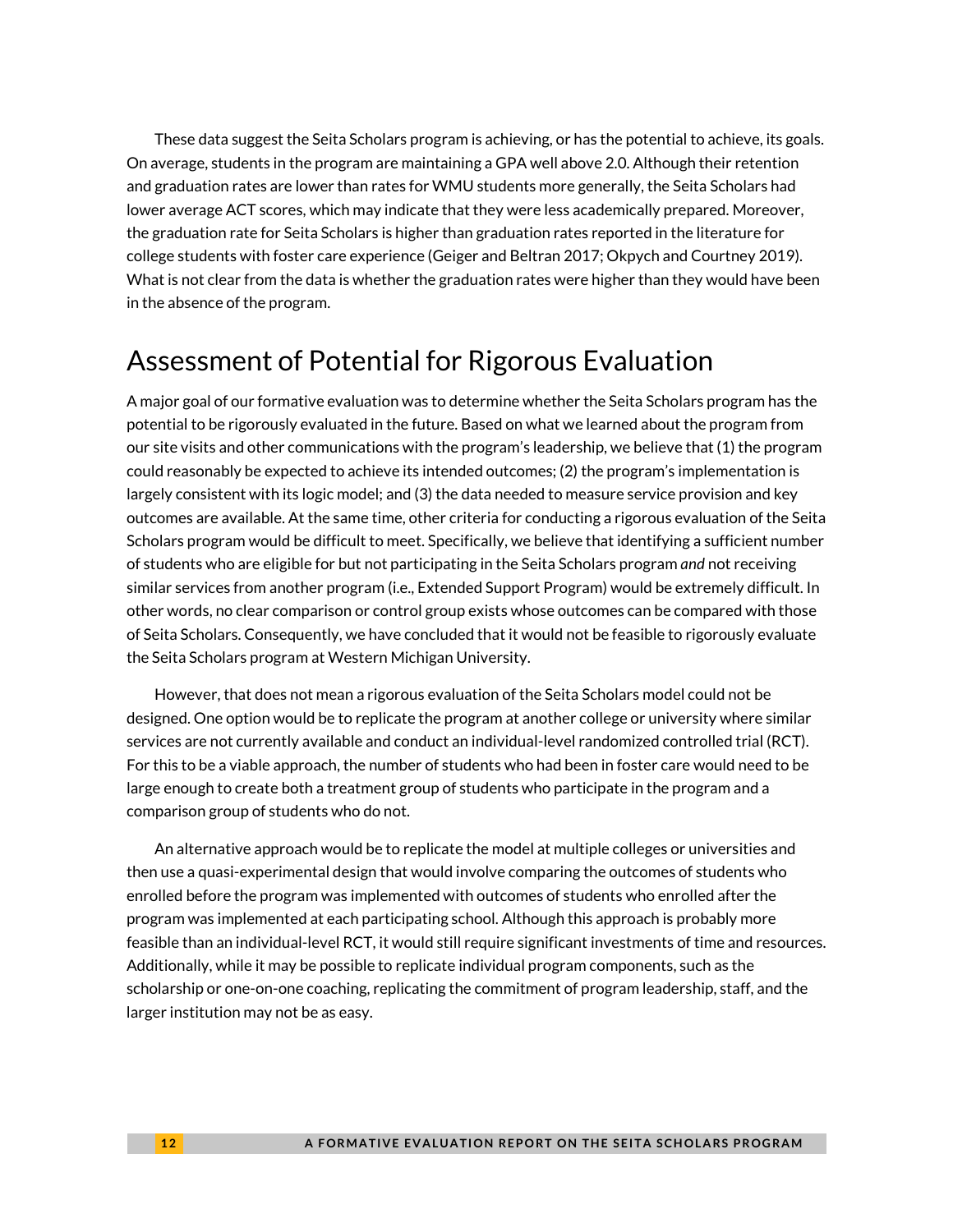## Lessons for the Field

Our formative evaluation of the Seita Scholars program offers lessons for both program developers and evaluators.

#### **Lessons for Program Developers**

College students with foster care experience need assistance not only with academics, but also with other aspects of their lives. Seita Scholars spoke highly of their relationships with campus coaches. These students felt they could talk openly with their coaches about any problems they were experiencing—whether personal or academic—and credited their coaches for much of their success at WMU. Program developers should consider incorporating coaching into college success programs using a model like Fostering Success Coaching, which focuses not only on education, but on a range of life domains.

Although financial assistance is not the only support young people with foster care experience need to enroll and succeed in college, our conversations with Seita Scholars indicated that it can make a big difference. The students we spoke with acknowledged they could not have afforded to attend a school like WMU without the \$5,000 scholarship they receive each semester. Program developers should think about offering a scholarship as part of their college success program to attract potential students who might not otherwise apply to their school.

Having institutional support—both financial and otherwise—from the highest level of the college or university administration is essential to any college success program's sustainability. It also signals the college or university is committed to helping program participants succeed. Our conversations with members of the WMU community made it clear that the Seita Scholars program enjoys a significant amount of institutional support.<sup>[12](#page-13-11)</sup> Program developers should cultivate institutional support by, for example, encouraging faculty and staff to serve as mentors or volunteer for special events and in advisory capacities for their programs. They should also seek input from campus community members who can help guide decisionmaking about program development. Finally, program developers should take steps to ensure that participating in the program does not have unintended negative consequences. For example, some Seita Scholars told us that classmates sometimes assume they were only admitted to WMU because they had experienced foster care (even though students must be admitted to WMU before they can apply to the program) or questioned why other groups of students (e.g., first-generation college students, students from immigrant or migrant families) are not eligible for the program. If students feel stigmatized or defensive as a result of these experiences, they may be less likely to participate in the program or engage in program activities. Similarly, Seita Scholars are required to live on campus in student housing as a condition of their scholarship. Some students we spoke with were critical of this requirement because it isolates them from their peers who are free to live off campus. Program developers should take care not to establish program requirements that preclude participants from making choices available to other students.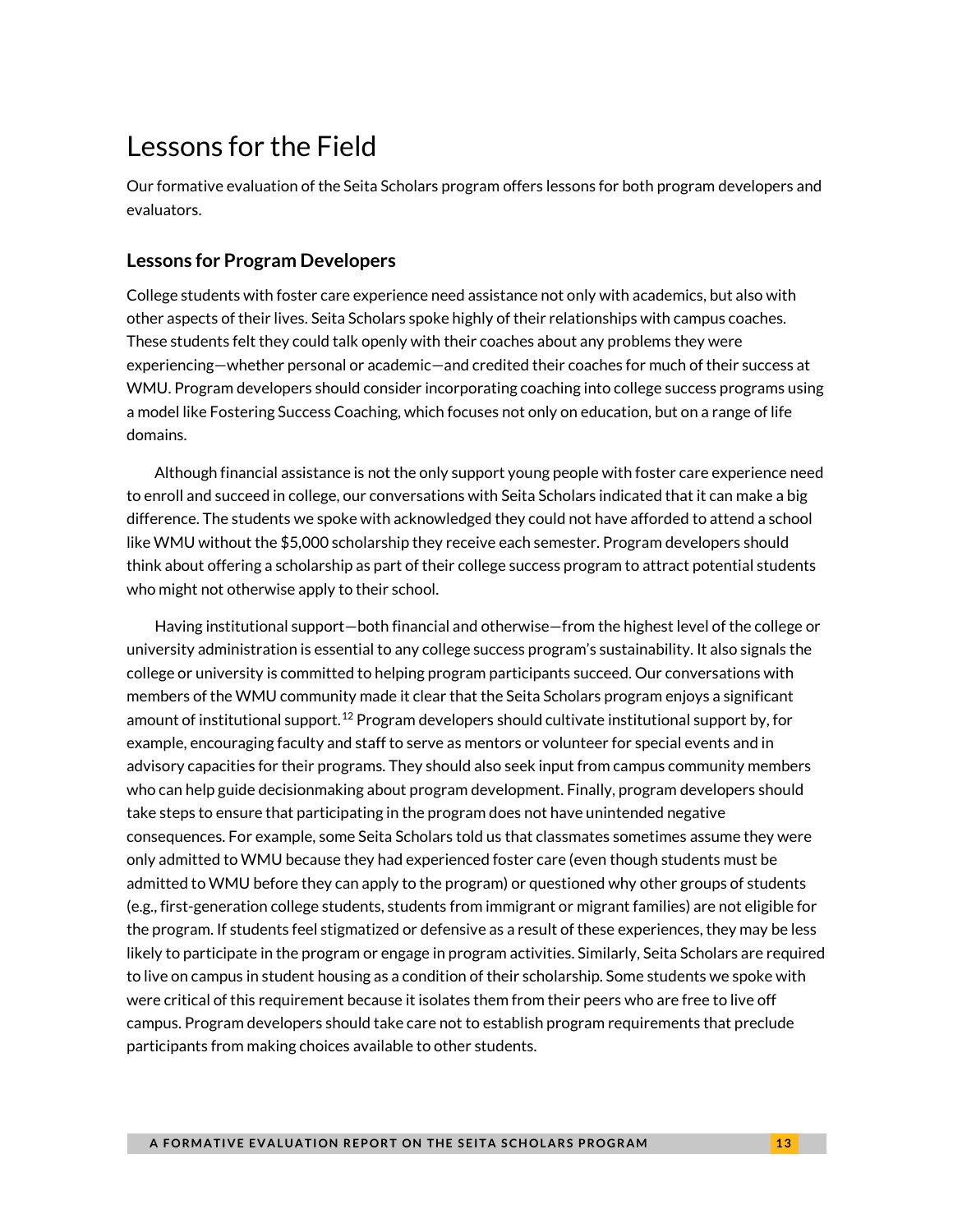#### <span id="page-13-10"></span>**Lessons for Evaluators**

<span id="page-13-11"></span>College success programs like Seita Scholars are inherently difficult to evaluate. Most colleges and universities do not enroll a large number of students with foster care experience, and college success programs typically want to serve as many eligible students as they can. Consequently, it will be difficult, if not impossible, to identify a comparison group of students who are eligible for but not participating in the program *nor* receiving other similar services. This means that evaluators who wish to measure the impacts of these programs will need to consider designs other than the traditional individual-level randomized controlled trial.

Additionally, to ensure that programs can be evaluated, evaluators should begin working with program developers from the beginning rather after the program has been designed and implementation has begun. This will allow evaluators to provide input on the data programs are collecting about their students and the services and supports their students receive. Evaluators can then work with program developers to ensure programs have the capacity to manage those data. Evaluators can also identify any data that will be needed from the college or university to measure outcomes of interest.

## **Notes**

- <span id="page-13-0"></span><sup>1</sup> WMU students may also be eligible if they are the sibling of a Seita Scholar.
- <span id="page-13-1"></span><sup>2</sup> The Michigan Education Trust funds the Fostering Futures Scholarship (FFS), which can be used to pay for tuition, fees, room and board, books, and supplies or equipment required for enrollment. Students are eligible for FFS if they were in foster care because of abuse and/or neglect on or after their 13<sup>th</sup> birthday and are attending a community college or four-year college or university in Michigan at least half time.
- <span id="page-13-2"></span> $3$  In Michigan, young people are eligible for an ETV if they were in foster care on or after their 14<sup>th</sup> birthday.
- <span id="page-13-3"></span>4 Kalamazoo Promise provides students who graduate from Kalamazoo public schools with tuition to any public college or university in Michigan.
- <span id="page-13-4"></span> $5$  "The Fostering Success Coach Training," Western Michigan University, accessed July 1, 2020, https://www.fosteringsuccesscoaching.com/.
- <span id="page-13-5"></span> $6$  High school GPA data were missing for 65 students, and high school ACT data were missing for 81 students. Transfer students accounted for 60 percent of the students missing ACT scores and 77 percent of the students missing high school GPAs.
- <span id="page-13-6"></span> $7$  A program year would begin in the fall and end the following summer.
- <span id="page-13-7"></span> $8$  The program aims to achieve numerous other outcomes that cannot be measured with the administrative data. These include that studentsfeel part of a community; students are engaged in the program and in campus life; students become peer leaders; and students are employed or pursuing a graduate degree within six months of graduation.
- <span id="page-13-8"></span> $9$  Because transfer students could have enrolled in the Seita Scholars program at any point after their first year, we focus our outcomes analysis on the Seita Scholars who began their postsecondary education at WMU.
- <span id="page-13-9"></span> $10$  Four students graduated after seven or more years.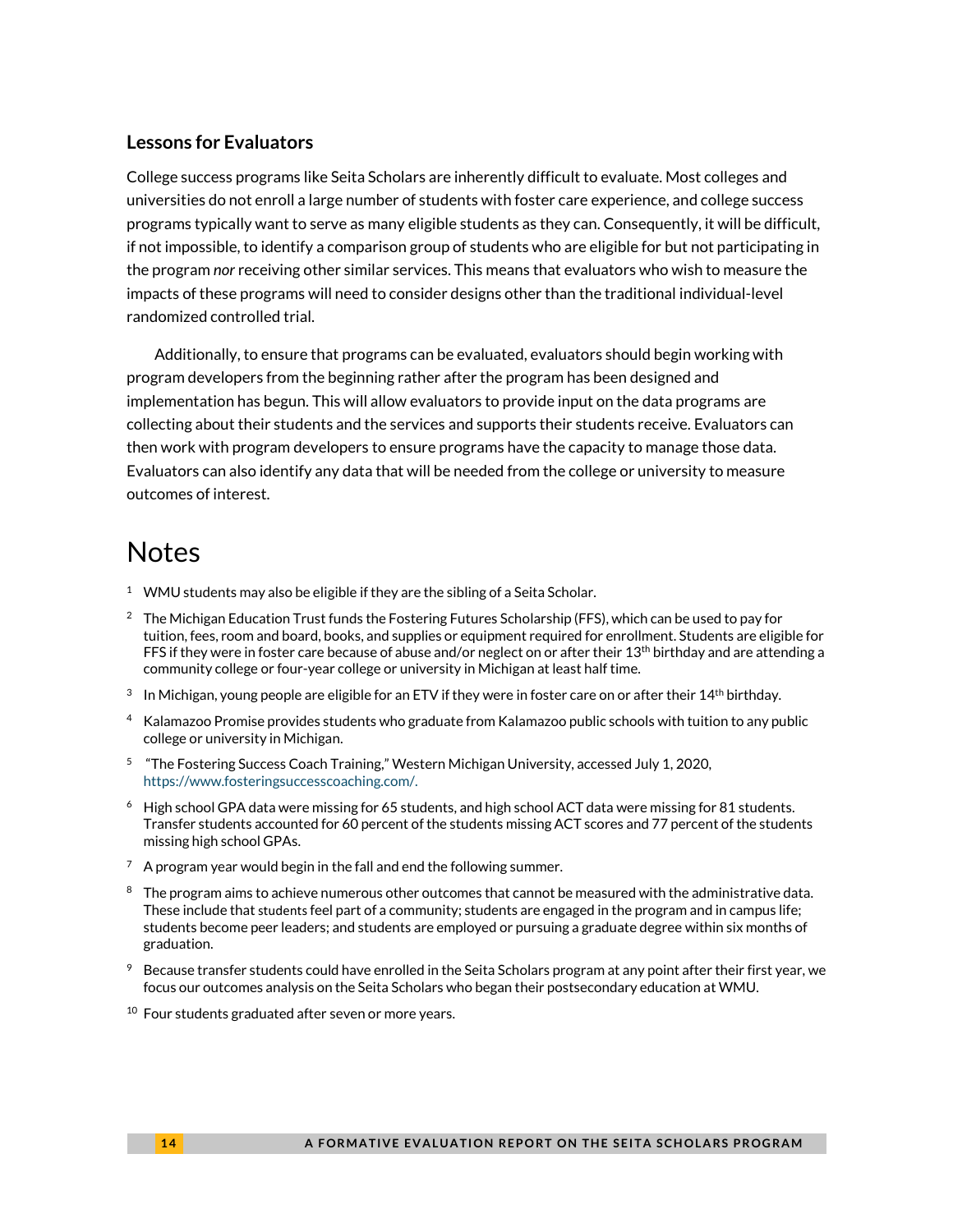- $11$  The term "stopped out" is typically used to describe students who leave college temporarily but eventually return. Setia Scholars uses the term more broadly to describe students who leave college regardless of whether they return or not.
- $12$  Nevertheless, the program expects to reduce the number of students served per year from 150 to 75 by 2022– 23 because of budgetary constraints.

### References

- California College Pathways. 2015. *Charting the Course: Using Data to Support Foster Youth College Success*. San Francisco: California College Pathways.
- Casey Family Programs, Annie E. Casey Foundation. 2001. *It's My Life: A Framework for Youth Transitioning from Foster Care to Successful Adulthood.* Seattle: Casey Family Programs.
- Casey Family Programs. 2006. *It's My Life: Postsecondary Education and Training*. Seattle: Casey Family Programs.
- Courtney, Mark, Amy Dworsky, Gretchen Ruth, Judy Havlicek, Alfred Perez, and Thomas Keller. 2007. *Midwest Evaluation of the Adult Functioning of Former Foster Youth: Outcomes at Age 21*. Chicago: Chapin Hall Center for Children.
- Day, Angelique, Amy Dworsky, Kieran Fogarty, and Amy Damashek. 2011. "An Examination of Post-Secondary Retention and Graduation among Foster Care Youth Enrolled in a Four-Year University." *Children and Youth Services Review* 33 (11): 2335–41.
- Dworsky, Amy, and Alfred Perez. 2010. "Helping Former Foster Youth Graduate from College through Campus Support Programs." *Children and Youth Services Review* 32 (2): 255–63.
- Frerer, Kristine, Lauren D. Sosenko, and Robin R. Henke. 2013. *At Greater Risk: California Foster Youth and the Path from High School to College*. San Francisco: Stuart Foundation.
- Geiger, Jennifer M., and Susanny J. Beltran. 2017. "Experiences and Outcomes of Foster Care Alumni in Postsecondary Education: A Review of the Literature." *Children and Youth Services Review* 79:186–97.
- NCES (National Center for Education Statistics), IPEDS (Integrated Postsecondary Education Data System) Data Center. (n.d.). Institutional profile for Western Michigan University. Washington, DC: NCES, IPEDS Data Center.
- Okpych, Nathanael J., and Mark E. Courtney. 2019. ["Barriers to Degree Completion for College Students with](https://journals.sagepub.com/doi/abs/10.1177/1521025118791776)  [Foster Care Histories: Results from a 10-Year Longitudinal Study."](https://journals.sagepub.com/doi/abs/10.1177/1521025118791776) *Journal of College Student Retention*.
- Okpych, Nathanael J., and Mark E. Courtney. 2019. ["The Relationship between Extended Foster Care and College](https://www.tandfonline.com/doi/abs/10.1080/15548732.2019.1608888?journalCode=wpcw20)  [Outcomes for Foster Care Alumni."](https://www.tandfonline.com/doi/abs/10.1080/15548732.2019.1608888?journalCode=wpcw20) *Journal of Public Child Welfare* 14 (2): 254–76.

## Errata

This brief was corrected September 10, 2020. On page 8, a sentence that had erroneously been formatted as a note for figure 3 was moved to the paragraph preceding that figure. The page numbers were also fixed, and the last source in the references list of the previous version has been deleted.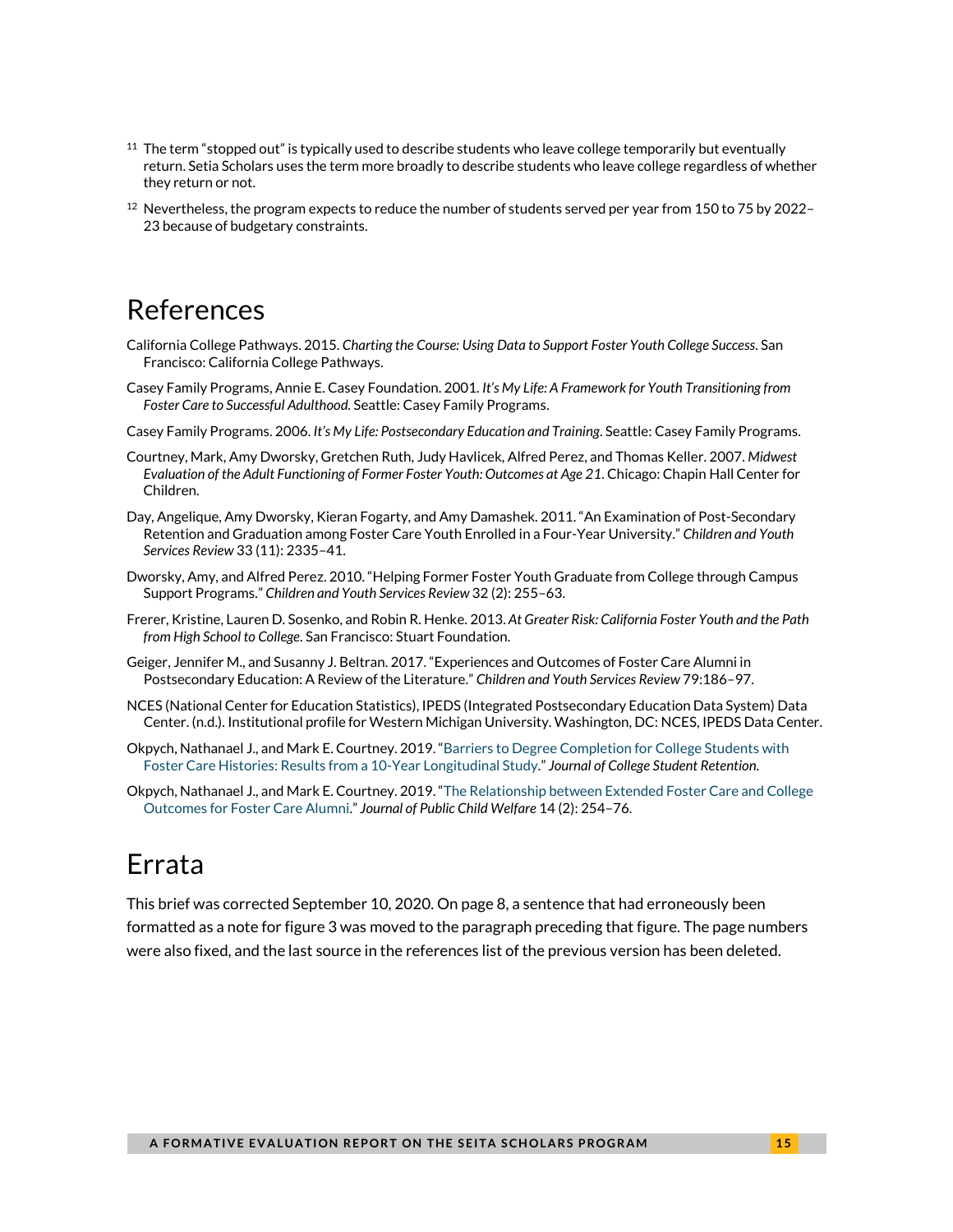## About the Author

**Amy Dworsky** is a research fellow at Chapin Hall at the University of Chicago. Her research interests include vulnerable youth populations, the systems in which those young people are involved, and evaluations of programs aimed at improving their outcomes. She is currently working on several projects focused on young people in foster care and young people experiencing homelessness.

## Acknowledgments

This brief was funded by the Office of Planning, Research, and Evaluation in the US Department of Health and Human Services. We are grateful to them and to all our funders, who make it possible for Urban to advance its mission.

The views expressed are those of the author and should not be attributed to the Urban Institute, its trustees, or its funders. Funders do not determine research findings or the insights and recommendations of Urban experts. Further information on the Urban Institute's funding principles is available at [urban.org/fundingprinciples.](about:blank)